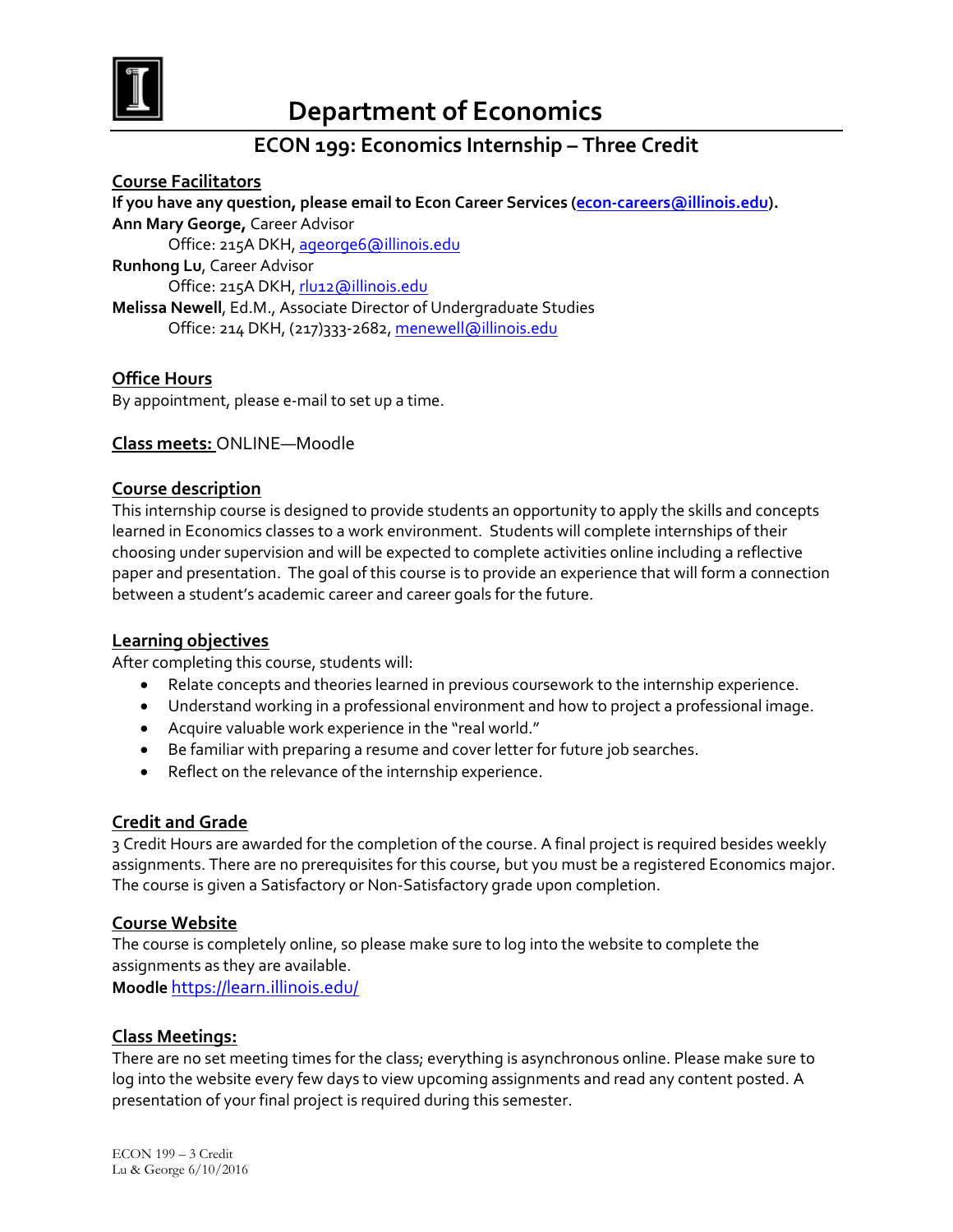## **Course Credit will be Graded Satisfactory based on the following:**

- Assignments completed and submitted online by due dates
- Skype meetings with Course Facilitator(s)
- Reflection Paper
- Final Project Complete
- Presentation Given

**All assignments should be submitted error-free (spell check and correct format). Please read assignment carefully and submit as requested. If you have questions about any of the assignments, please be sure to contact the course instructors as early as possible.** It is encouraged that you complete assignments ahead of time.

## **Journal Entries (Optional)**

Weekly journal entries are optional. However, it would be highly recommended if you complete it every week to keep track of your internship for your own benefit.

## **Late Submissions:**

For any late submission of the assignments, extra make-ups are allowed. Please contact course instructors for details.

## **Academic Integrity**

Consistent with University policy, violations of academic integrity are considered a serious offense. A student who is discovered to have violated academic integrity in this course will be subject to the penalties discussed in Section 33 of the Code of Policies and Regulations Applying to All Students. Examples of penalties which may be imposed include a failing grade for the course. Se[e http://admin.illinois.edu/policy/code/article1\\_part4\\_1-402.html](http://admin.illinois.edu/policy/code/article1_part4_1-402.html) for further details.

Academic integrity is a serious matter. You are encouraged to review the student code so you are aware of your rights and responsibilities as a student.

The Student Code can be found at[: http://admin.illinois.edu/policy/code/](http://admin.illinois.edu/policy/code/)

## **Disability Accommodations**

To obtain disability-related academic adjustments and/or auxiliary aids, students with disabilities must contact the course instructor and the Disability Resources and Educational Services (DRES) as soon as possible. To contact DRES you may visit 1207 S. Oak St., Champaign, call 333-4603 (V/TTY), or [disability@illinois.edu.](mailto:disability@illinois.edu)